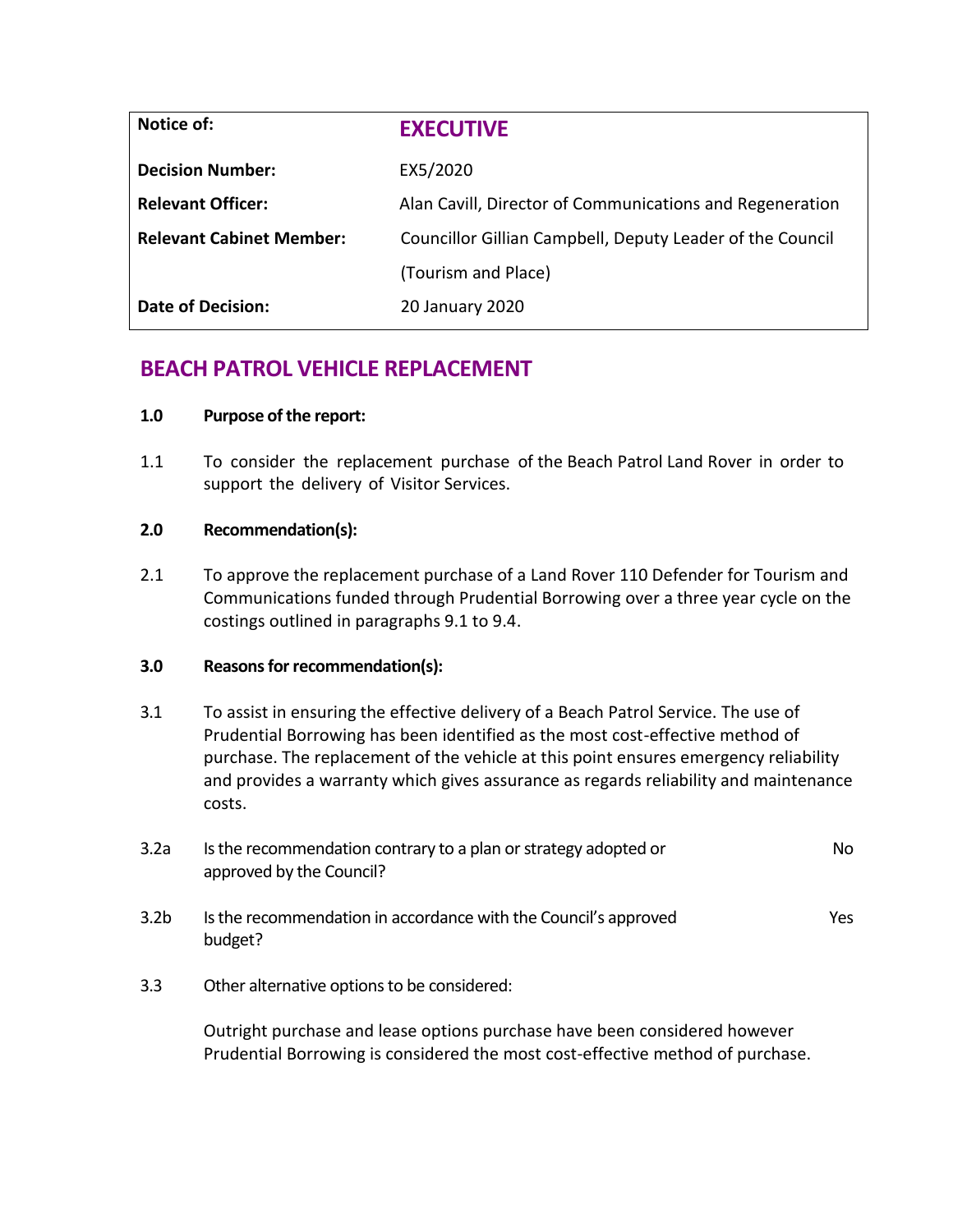# **4.0 Council Priority:**

4.1 The relevant Council Priority is: "The Economy – Maximising Growth and Opportunity Across Blackpool".

# **5.0 Background Information**

- 5.1 The Beach Patrol's main purpose is to minimise or prevent incidents either occurring or escalating on the beach promenade or in the sea. This service is provided for both residents and visitors.
- 5.2 The existing Beach Patrol Land Rover is fast approaching its cost effective/reliable replacement date of 1st April 2020.
- 5.3 The continuity of this emergency vehicle is pivotal to safeguarding Blackpool's coastline. During 2018 the Beach Patrol Service attended 308 serious incidents involving 4046 members of the public. The Beach Patrol service successfully reunited 104 lost children/vulnerable adults who had been found in distress on the beach and promenade, safely back with theirs carers.
- 5.4 Does the information submitted include any exempt information? No

## **5.5 List of Appendices:**

None.

- **6.0 Legal considerations:**
- 6.1 None.
- **7.0 Human Resources considerations:**
- 7.1 None.
- **8.0 Equalities considerations:**
- 8.1 None.

# **9.0 Financial considerations:**

9.1 The recommendation is to replace the Beach Patrol Land Rover over a three year cycle through the Prudential Borrowing scheme. This will ensure emergency reliability, a three year warranty (meaning no expensive repairs) and reflects a strong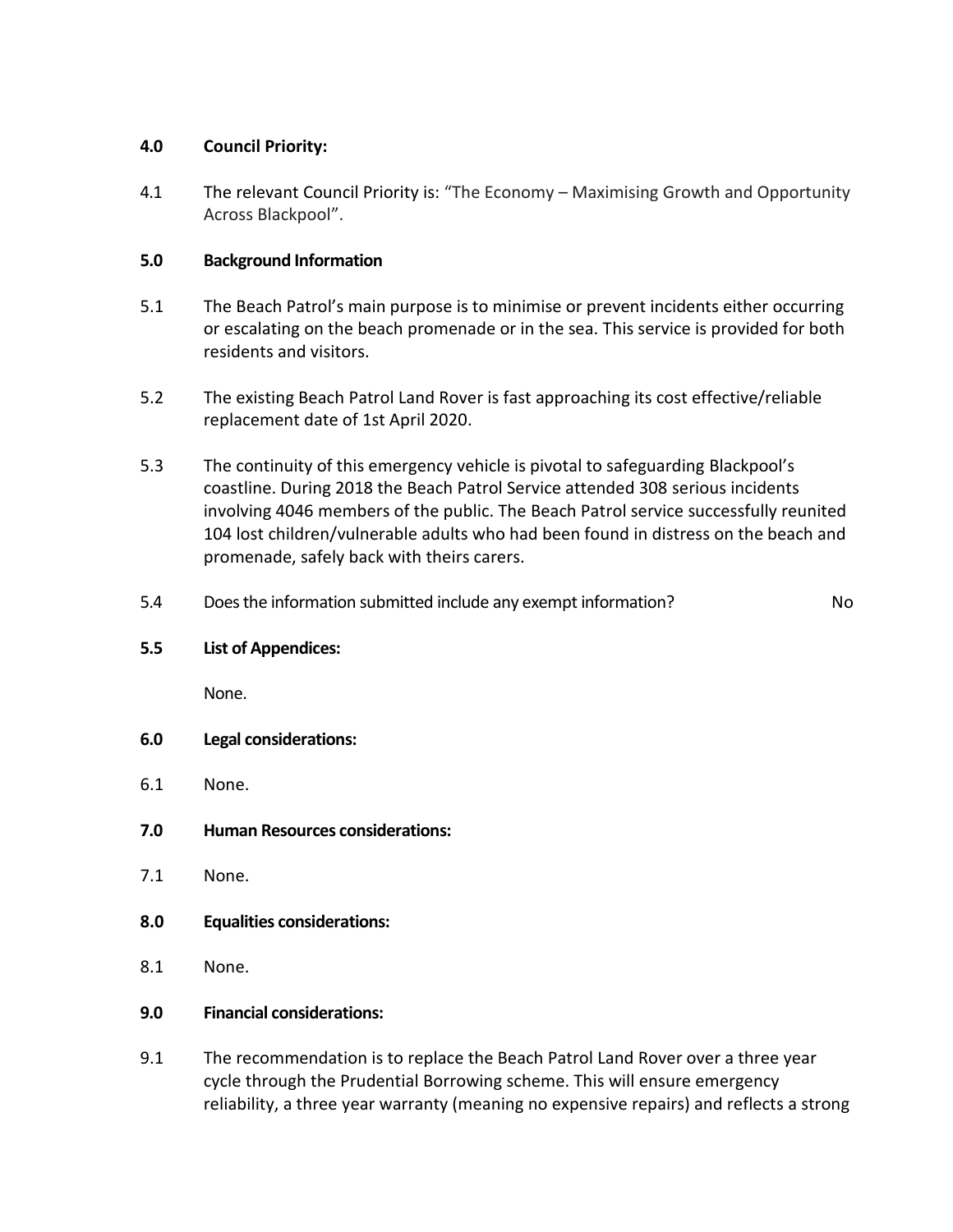corporate image.

- 9.2 The residual value of the current Beach Patrol Land Rover stands at approximately £24,000 if part exchanged with a new Land Rover (November 2019 valuation – Land Rover dealership as a cost appraisal part exchange)
- 9.3 The purchase of the new Land Rover 110 Defender at a cost of £25,275 will be spread over three years (net of part exchange), with annual repayments of £8,425 plus interest, which is accounted for within the revenue budget.
- 9.4 The Beach Patrol Land Rover is recognised as having an economical working life of three years, after which reliability and maintenance costs become prohibitive to providing a consistent and cost efficient service.
- 9.5 The vehicle purchase needs to be expedited, as production lead times for required specialist bespoke equipment preparation will take a minimum of three months.

#### **10.0 Risk management considerations:**

- 10.1 Failure to replace the Beach Patrol Vehicle could leave the Council vulnerable in relation to:
- 10.2 Potential legal implications in the event of loss of life in the area covered by Beach Patrol

Negative media coverage

Reputational damage to the resort

## **11.0 Ethical considerations:**

- 11.1 None.
- **12.0 Internal/ External Consultation undertaken:**
- 12.1 None.
- **13.0 Background papers:**
- 13.1 None.
- **14.0 Key decision information**:
- 14.1 Is this a key decision? No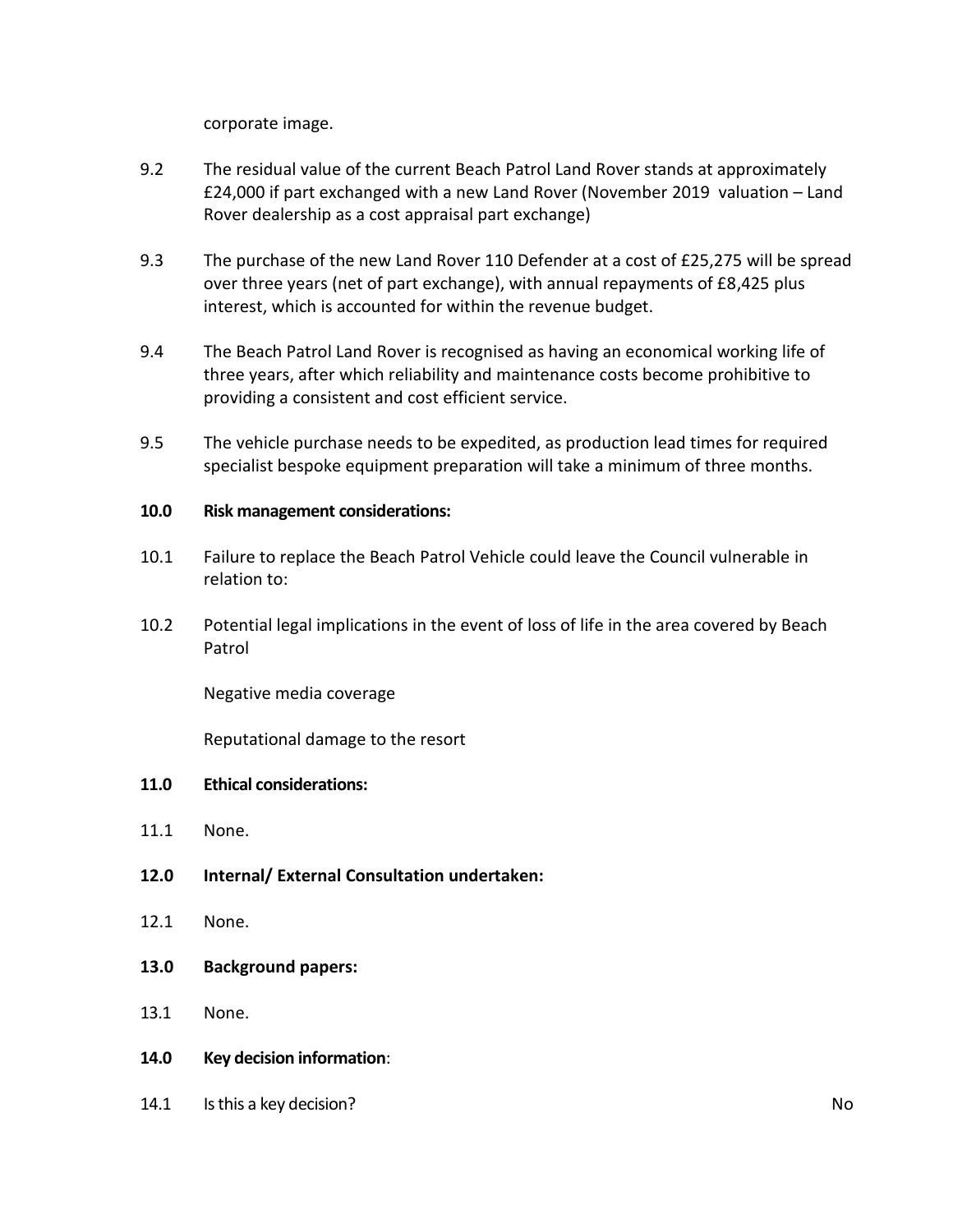14.2 If so, Forward Plan reference number:

| 14.3 | If a key decision, is the decision required in less than five days? | N/A |
|------|---------------------------------------------------------------------|-----|
|------|---------------------------------------------------------------------|-----|

14.4 If **yes**, please describe the reason for urgency:

#### **15.0 Call-in information:**

15.1 Are there any grounds for urgency, which would cause this decision to be exempt from the call-in process? No

15.2 If **yes**, please give reason:

#### **TO BE COMPLETED BY THE HEAD OF DEMOCRATIC GOVERNANCE**

#### **16.0 Scrutiny Committee Chairman (where appropriate):**

Date informed: Date approved:

- **17.0 Declarations of interest (if applicable):**
- 17.1 None.

#### **18.0 Executive decision:**

18.1 The Executive agreed the recommendation as outlined above namely:

To approve the replacement purchase of a Land Rover 110 Defender for Tourism and Communications funded through Prudential Borrowing over a three year cycle on the costings outlined in paragraphs 9.1 to 9.4.

#### 18.2 **Date of Decision:**

20 January 2020